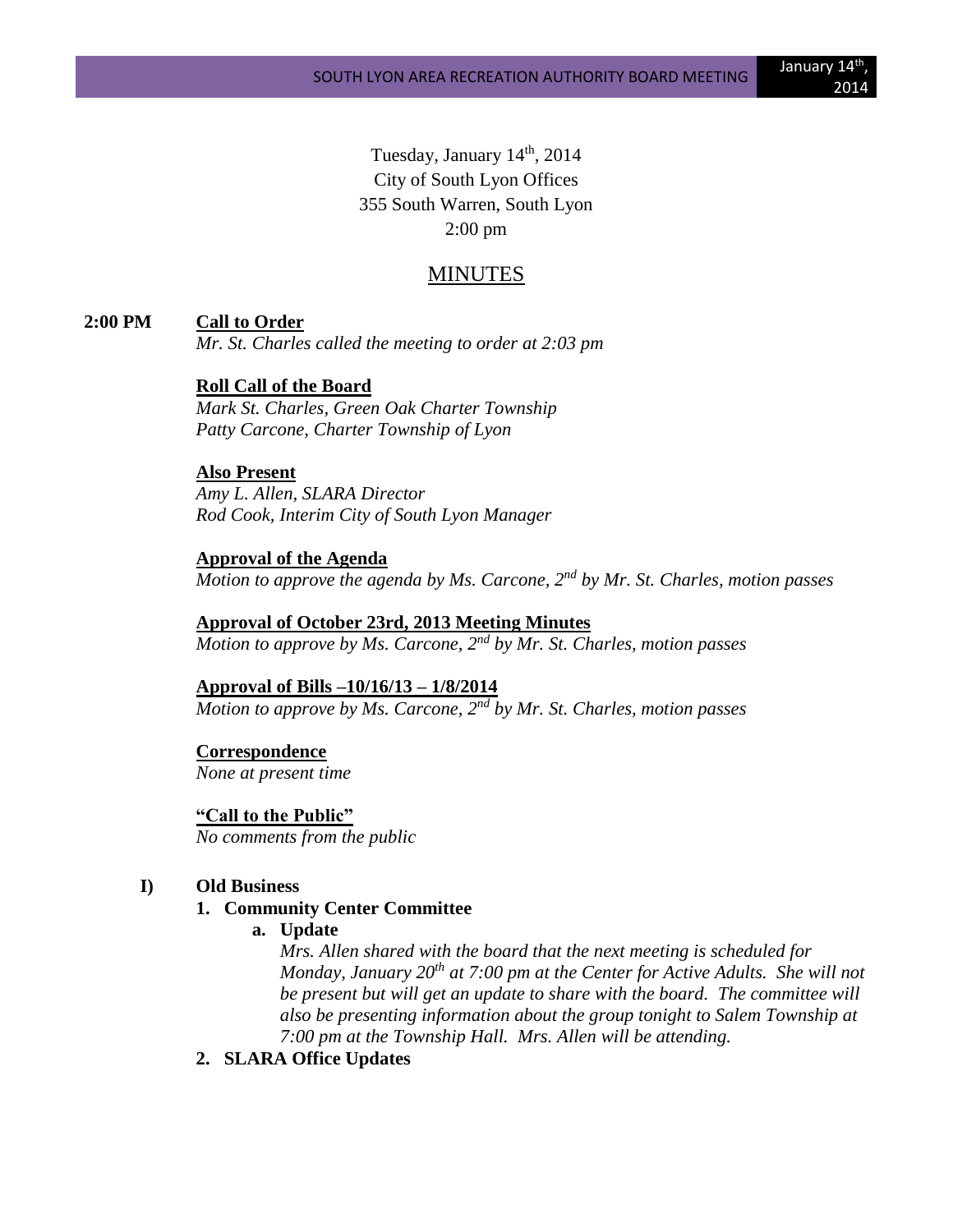- **a. Upcoming Events – Daddy/Daughter Dance (Feb. 7), Mom/Son Superhero Ball (March 14), Flashlight Egg Hunt & Egg Hunt in Pool (April 19)**
- **b. Working with Michigan Youth Flag Football starting Spring 2014 for all youth Flag Football programs.**

*Mrs. Allen shared with the board that the SLARA is partnering with Michigan Youth Flag Football to offer Flag Football this year. The SLARA has contacted over 5 references from communities around the area that partner with this organization and have had positive feedback. Participants will receive a reversible jersey, a flag set to keep and awards. This will hopefully improve the quality of the program. This also allows the Sports Supervisor more time to focus on new programs and improving our Youth Soccer program that runs the same seasons.*

## **3. Salem Township Update**

*Mrs. Allen will be attending the Salem Township meeting tonight to answer questions about the process of joining SLARA and what that would mean to Salem residents. She will share an update at the next meeting.*

## **4. Insured Funds Update**

*The SLARA auditors recommended that the SLARA create a new account and designate it as Capital Funds. This will ensure that more of our monies are covered under FDIC regulations. Their recommendation was to leave at least \$200,000 in the SLARA general account.*

*Based on the discussion the following motion was made:*

*Motion to task Mrs. Allen with contacting Comerica Bank to set up an additional account for the SLARA designated as Capital Funds. This account may be either a money market account or in the form of a CD with a rollover option. A total of \$100,052 shall be deposited into this account. Mrs. Allen shall collect signature cards and distribute to board members for signatures to open the account.*

*Motion by Mr. St. Charles, 2nd by Ms. Carcone, motion passes*

## **5. Member Updates**

*No updates at this time.*

## **6. Master Plan RFP Update**

*Mrs. Allen submitted a RFP for approval to the board for the creation of a SLARA Recreation Master Plan. Mr. St. Charles and Ms. Carcone did not see any changes that needed to be made.* 

*Based on the discussion the following motion was made:*

*Motion to task Mrs. Allen with sending out the SLARA Recreation Master Plan RFP as is to potential firms. The deadline for proposals is February 26th, 2014.*

*Motion by Mr. St. Charles, 2nd by Ms. Carcone, motion passes*